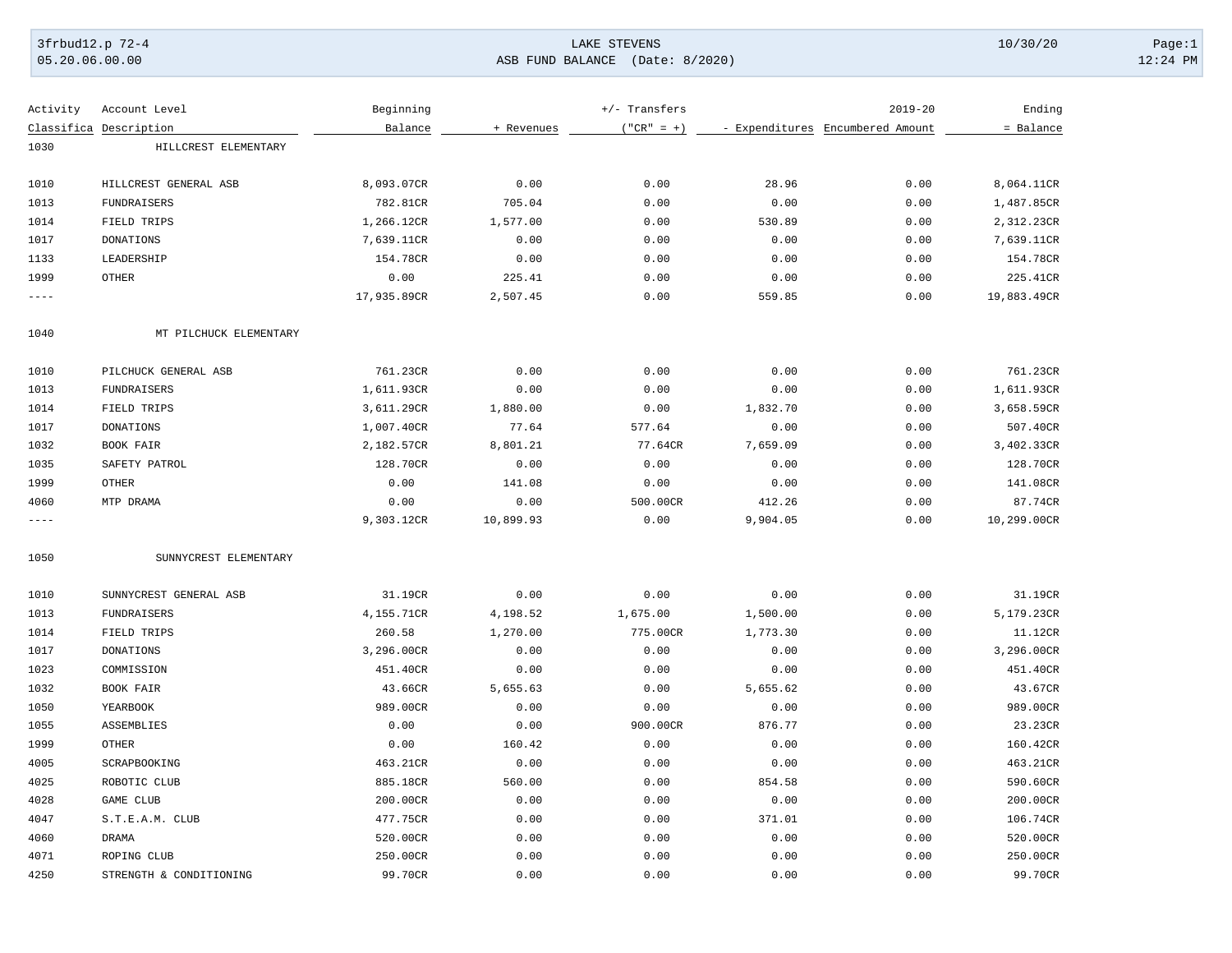### 3frbud12.p 72-4 LAKE STEVENS 10/30/20 Page:2 05.20.06.00.00 ASB FUND BALANCE (Date: 8/2020) 12:24 PM

| Activity  | Account Level                  | Beginning   |            | +/- Transfers |           | $2019 - 20$                      | Ending       |
|-----------|--------------------------------|-------------|------------|---------------|-----------|----------------------------------|--------------|
|           | Classifica Description         | Balance     | + Revenues | $("CR" = +)$  |           | - Expenditures Encumbered Amount | = Balance    |
| 1050      | SUNNYCREST ELEMENTARY          |             |            |               |           |                                  |              |
| 4310      | HORTICULTURE<br>/ GARDEN       | 470.00CR    | 0.00       | 0.00          | 0.00      | 0.00                             | 470.00CR     |
| 4343      | READING CLUB                   | 49.73CR     | 0.00       | 0.00          | 0.00      | 0.00                             | 49.73CR      |
| 6010      | CHARITABLE - ASB PRIVATE MONEY | 182.85CR    | 0.00       | 0.00          | 0.00      | 0.00                             | 182.85CR     |
| $---$     |                                | 12,304.80CR | 11,844.57  | 0.00          | 11,031.28 | 0.00                             | 13,118.09CR  |
| 1070      | STEVENS CREEK ELEMENTARY       |             |            |               |           |                                  |              |
| 1010      | STEVENS CREEK GENERAL ASB      | 6,066.93CR  | 0.00       | 0.00          | 5,368.64  | 0.00                             | 698.29CR     |
| 1013      | <b>FUNDRAISERS</b>             | 10,879.59CR | 286.40     | 400.00        | 0.00      | 0.00                             | 10,765.99CR  |
| 1014      | FIELD TRIPS                    | 372.39      | 4,937.00   | 2,845.00CR    | 7,136.00  | 0.00                             | 273.61CR     |
| 1017      | <b>DONATIONS</b>               | 1,357.25CR  | 5,454.00   | 2,845.00      | 0.00      | 0.00                             | 3,966.25CR   |
| 1020      | STUDENT RECOGNITION            | 91.42CR     | 0.00       | 400.00CR      | 477.23    | 0.00                             | 14.19CR      |
| 1023      | COMMISSION                     | 459.00CR    | 959.00     | 0.00          | 0.00      | 0.00                             | 1,418.00CR   |
| 1032      | BOOK FAIR                      | 372.05CR    | 9,831.66   | 0.00          | 8,331.08  | 0.00                             | 1,872.63CR   |
| 1999      | <b>OTHER</b>                   | 0.00        | 253.60     | 0.00          | 0.00      | 0.00                             | 253.60CR     |
| 4020      | MARIMBA BAND                   | 0.00        | 375.00     | 0.00          | 374.99    | 0.00                             | 0.01CR       |
| 4025      | ROBOTIC CLUB                   | 0.00        | 700.00     | 0.00          | 0.00      | 0.00                             | 700.00CR     |
| 6010      | CHARITABLE - ASB PRIVATE MONEY | 383.25CR    | 507.87     | 0.00          | 507.87    | 0.00                             | 383.25CR     |
| $---$     |                                | 19,237.10CR | 23,304.53  | 0.00          | 22,195.81 | 0.00                             | 20,345.82CR  |
| 1080      | GLENWOOD ELEMENTARY            |             |            |               |           |                                  |              |
| 1010      | GLENWOOD GENERAL ASB           | 88.25CR     | 0.00       | 2,000.00CR    | 326.01    | 0.00                             | 1,762.24CR   |
| 1012      | SPECIAL PROJECTS               | 261.03CR    | 0.00       | 0.00          | 0.00      | 0.00                             | 261.03CR     |
| 1013      | <b>FUNDRAISERS</b>             | 1,236.24CR  | 0.00       | 0.00          | 0.00      | 0.00                             | 1,236.24CR   |
| 1014      | FIELD TRIPS                    | 27.29CR     | 4,506.00   | 6,647.00CR    | 7,693.14  | 0.00                             | 3,487.15CR   |
| 1017      | <b>DONATIONS</b>               | 8,078.75CR  | 8,774.27   | 8,600.00      | 258.22    | 0.00                             | 7,994.80CR   |
| 1020      | STUDENT RECOGNITION            | 235.94CR    | 0.00       | 0.00          | 0.00      | 0.00                             | 235.94CR     |
| 1023      | COMMISSION                     | 1,512.00CR  | 0.00       | 0.00          | 0.00      | 0.00                             | 1,512.00CR   |
| 1032      | BOOK FAIR                      | 5,772.22CR  | 0.00       | 0.00          | 2,383.50  | 0.00                             | 3,388.72CR   |
| 1055      | ASSEMBILIES                    | 1,182.00CR  | 0.00       | 0.00          | 0.00      | 0.00                             | 1,182.00CR   |
| 1130      | STUDENT STORE                  | 387.36CR    | 0.00       | 0.00          | 0.00      | 0.00                             | 387.36CR     |
| 1999      | <b>OTHER</b>                   | 0.00        | 282.49     | 0.00          | 0.00      | 0.00                             | 282.49CR     |
| 4345      | <b>SCIENCE CLUB</b>            | 30.00CR     | 0.00       | 0.00          | 0.00      | 0.00                             | 30.00CR      |
| 6010      | CHARITABLE - ASB PRIVATE MONEY | 1,387.00CR  | 2,026.29   | 47.00         | 904.29    | 0.00                             | 2,462.00CR   |
| $- - - -$ |                                | 20,198.08CR | 15,589.05  | 0.00          | 11,565.16 | 0.00                             | 24, 221.97CR |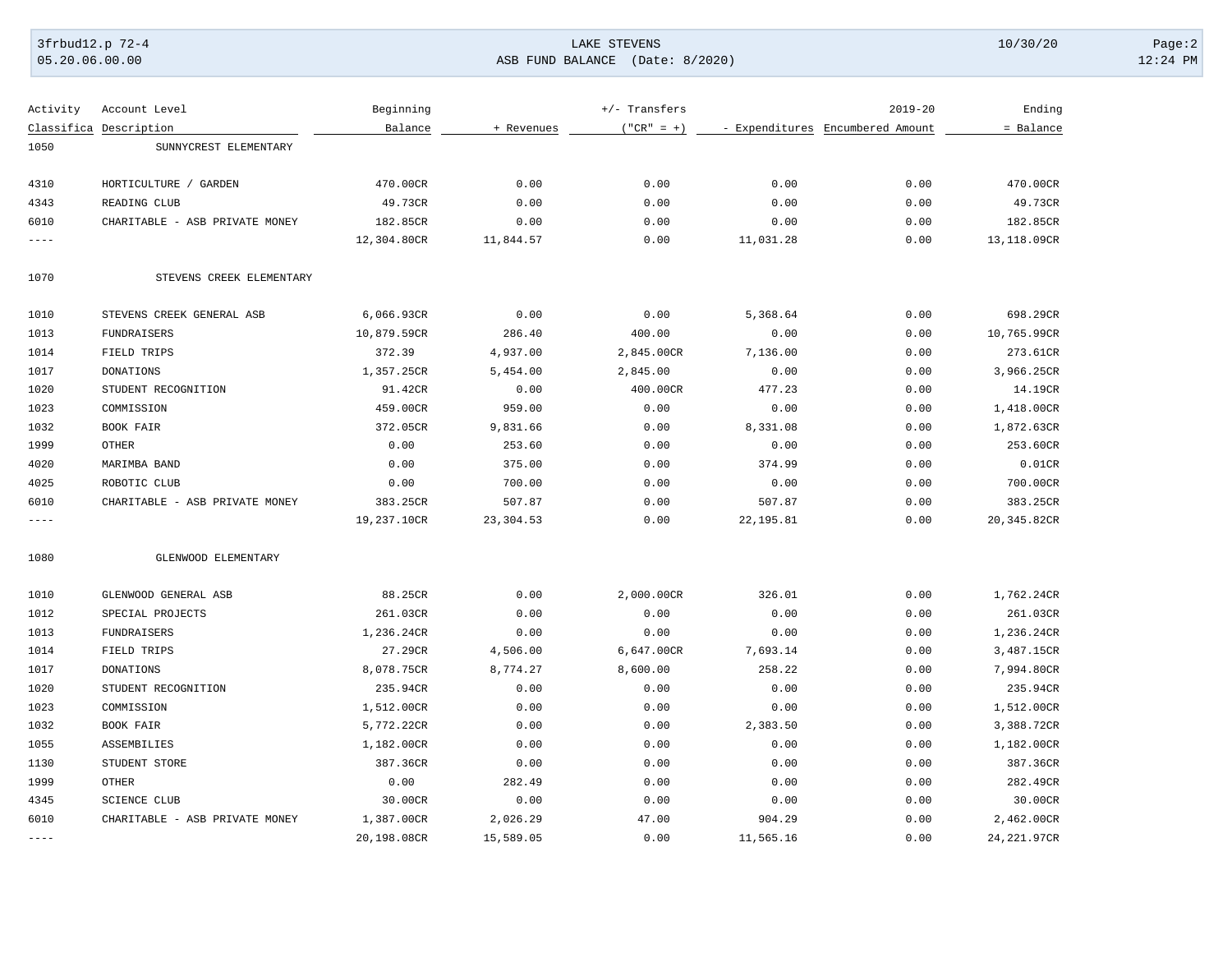### 3frbud12.p 72-4 LAKE STEVENS 10/30/20 Page:3 05.20.06.00.00 ASB FUND BALANCE (Date: 8/2020) 12:24 PM

| Activity    | Account Level                  | Beginning   |            | +/- Transfers |            | $2019 - 20$                      | Ending      |
|-------------|--------------------------------|-------------|------------|---------------|------------|----------------------------------|-------------|
|             | Classifica Description         | Balance     | + Revenues | $("CR" = +)$  |            | - Expenditures Encumbered Amount | = Balance   |
| 1090        | SKYLINE ELEMENTARY             |             |            |               |            |                                  |             |
| 1010        | SKYLINE GENERAL ASB            | 16.88CR     | 0.00       | 0.00          | 0.00       | 0.00                             | 16.88CR     |
| 1012        | SPECIAL PROJECTS               | 25.18CR     | 0.00       | 0.00          | 0.00       | 0.00                             | 25.18CR     |
| 1013        | <b>FUNDRAISERS</b>             | 6.50CR      | 0.00       | 0.00          | 0.00       | 0.00                             | 6.50CR      |
| 1014        | FIELD TRIPS                    | 2,195.66CR  | 2,212.00   | 0.00          | 2,426.60   | 0.00                             | 1,981.06CR  |
| 1017        | DONATIONS                      | 5,622.20CR  | 0.00       | 0.00          | 0.00       | 0.00                             | 5,622.20CR  |
| 1999        | <b>OTHER</b>                   | 0.00        | 104.27     | 0.00          | 0.00       | 0.00                             | 104.27CR    |
| 6010        | CHARITABLE - ASB PRIVATE MONEY | 1,193.50CR  | 0.00       | 0.00          | 1,193.50   | 0.00                             | 0.00        |
| $---$       |                                | 9,059.92CR  | 2,316.27   | 0.00          | 3,620.10   | 0.00                             | 7,756.09CR  |
| 1110        | HIGHLAND ELEMENTARY            |             |            |               |            |                                  |             |
| 1010        | HIGHLAND GENERAL ASB           | 1,842.38CR  | 0.00       | 6,215.63CR    | 251.18     | 0.00                             | 7,806.83CR  |
| 1013        | FUNDRAISERS                    | 10,009.71CR | 270.00     | 10,279.71     | 0.00       | 0.00                             | 0.00        |
| 1014        | FIELD TRIPS                    | 1,495.74CR  | 1,647.00   | 1,264.26CR    | 1,462.09   | 0.00                             | 2,944.91CR  |
| 1017        | <b>DONATIONS</b>               | 5.25CR      | 2,809.97   | 198.22        | 0.00       | 0.00                             | 2,617.00CR  |
| 1032        | BOOK FAIR                      | 0.00        | 6,254.04   | 0.00          | 6,254.04   | 0.00                             | 0.00        |
| 1055        | ASSEMBLIES                     | 0.00        | 0.00       | 550.00CR      | 550.00     | 0.00                             | 0.00        |
| 1999        | <b>OTHER</b>                   | 0.00        | 158.74     | 16.09         | 0.00       | 0.00                             | 142.65CR    |
| 4021        | MUSICAL INSTRUMENT             | 3.01CR      | 0.00       | 914.13CR      | 916.37     | 0.00                             | 0.77CR      |
| 4025        | ROBOTIC CLUB                   | 0.00        | 0.00       | 930.00CR      | 750.00     | 0.00                             | 180.00CR    |
| 4047        | S.T.E.A.M. CLUB                | 0.00        | 0.00       | 250.00CR      | 0.00       | 0.00                             | 250.00CR    |
| 4074        | RUBIK'S CUBE CLUB              | 0.00        | 0.00       | 50.00CR       | 27.88      | 0.00                             | 22.12CR     |
| 4342        | RUNNING CLUB                   | 0.00        | 0.00       | 250.00CR      | 209.97     | 0.00                             | 40.03CR     |
| $- - - - -$ |                                | 13,356.09CR | 11,139.75  | 70.00         | 10,421.53  | 0.00                             | 14,004.31CR |
| 2010        | LAKE STEVENS MIDDLE            |             |            |               |            |                                  |             |
| 1010        | LSMS GENERAL ASB               | 14,642.49CR | 5,946.00   | 690.00CR      | 6,496.07   | 0.00                             | 14,782.42CR |
| 1011        | ASB REPLACEMENT CARD           | 66.00CR     | 0.00       | 0.00          | 0.00       | 0.00                             | 66.00CR     |
| 1013        | <b>FUNDRAISERS</b>             | 14,172.13CR | 27,570.00  | 14,000.00     | 15, 356.45 | 0.00                             | 12,385.68CR |
| 1014        | FIELD TRIPS                    | 2,922.72CR  | 0.00       | 0.00          | 0.00       | 0.00                             | 2,922.72CR  |
| 1014        | SEVENTH GRADE<br>- FIELD TRIPS | 60.00CR     | 0.00       | 0.00          | 0.00       | 0.00                             | 60.00CR     |
| 1015        | SOFT DRINKS                    | 496.18CR    | 0.00       | 0.00          | 0.00       | 0.00                             | 496.18CR    |
| 1016        | VENDING/MILK PRODUCTS          | 6,471.42CR  | 1,748.30   | 0.00          | 0.00       | 0.00                             | 8,219.72CR  |
| 1017        | <b>DONATIONS</b>               | 1,043.40CR  | 545.00     | 0.00          | 0.00       | 0.00                             | 1,588.40CR  |
| 1020        | STUDENT RECOGINITION           | 514.67CR    | 0.00       | 1,000.00CR    | 908.29     | 0.00                             | 606.38CR    |
| 1023        | COMMISSION                     | 1,046.67CR  | 400.00     | 0.00          | 0.00       | 0.00                             | 1,446.67CR  |
| 1030        | LIFE SKILLS                    | 218.20CR    | 0.00       | 0.00          | 0.00       | 0.00                             | 218.20CR    |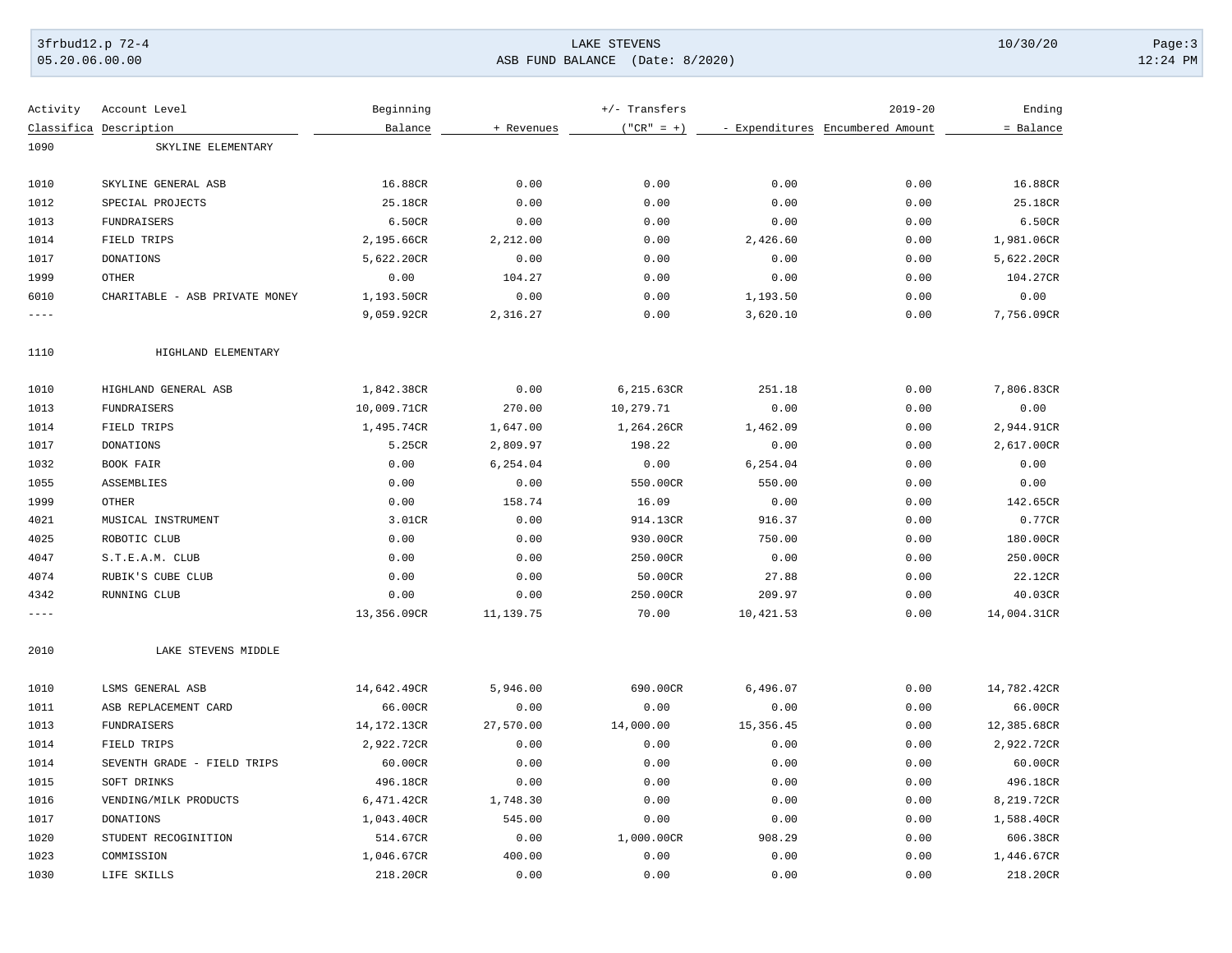05.20.06.00.00 ASB FUND BALANCE (Date: 8/2020) 12:24 PM

| Activity | Account Level             | Beginning  |            | +/- Transfers |           | $2019 - 20$                      | Ending     |
|----------|---------------------------|------------|------------|---------------|-----------|----------------------------------|------------|
|          | Classifica Description    | Balance    | + Revenues | $("CR" = +)$  |           | - Expenditures Encumbered Amount | = Balance  |
| 2010     | LAKE STEVENS MIDDLE       |            |            |               |           |                                  |            |
| 1032     | BOOK FAIR                 | 52.46CR    | 1,346.85   | 0.00          | 1,346.67  | 0.00                             | 52.64CR    |
| 1050     | YEARBOOK                  | 9,243.66CR | 10,500.00  | 0.00          | 10,790.76 | 0.00                             | 8,952.90CR |
| 1055     | ASSEMBLIES                | 1,145.15CR | 0.00       | 0.00          | 0.00      | 0.00                             | 1,145.15CR |
| 1065     | GAME ROOM                 | 80.34CR    | 0.00       | 0.00          | 0.00      | 0.00                             | 80.34CR    |
| 1130     | STUDENT STORE             | 1,003.73CR | 0.00       | 0.00          | 0.00      | 0.00                             | 1,003.73CR |
| 1131     | LIBRARY STORE             | 100.00CR   | 0.00       | 0.00          | 0.00      | 0.00                             | 100.00CR   |
| 1133     | LEADERSHIP                | 1,308.61CR | 410.00     | 4,450.00CR    | 1,193.22  | 0.00                             | 4,975.39CR |
| 1999     | <b>OTHER</b>              | 0.00       | 872.38     | 0.00          | 0.00      | 0.00                             | 872.38CR   |
| 2010     | GENERAL ATHLETICS         | 538.74CR   | 0.00       | 3,000.00CR    | 1,537.69  | 0.00                             | 2,001.05CR |
| 2040     | BOYS BASKETBALL           | 462.23CR   | 0.00       | 460.00CR      | 213.97    | 0.00                             | 708.26CR   |
| 2041     | GIRLS BASKETBALL          | 4.78CR     | 0.00       | 450.00CR      | 101.32    | 0.00                             | 353.46CR   |
| 2080     | CROSS COUNTRY             | 155.69CR   | 0.00       | 125.00CR      | 73.78     | 0.00                             | 206.91CR   |
| 2090     | FOOTBALL                  | 101.28CR   | 5.00       | 832.26CR      | 718.31    | 0.00                             | 220.23CR   |
| 2120     | BOYS SOCCER               | 200.00CR   | 0.00       | 0.00          | 0.00      | 0.00                             | 200.00CR   |
| 2125     | SOFTBALL                  | 166.95CR   | 0.00       | 0.00          | 0.00      | 0.00                             | 166.95CR   |
| 2150     | TRACK                     | 518.15CR   | 0.00       | 600.00CR      | 0.00      | 0.00                             | 1,118.15CR |
| 2190     | WRESTLING                 | 44.66CR    | 0.00       | 825.00CR      | 648.97    | 0.00                             | 220.69CR   |
| 2241     | VOLLEYBALL                | 502.47CR   | 0.00       | 300.00CR      | 559.09    | 0.00                             | 243.38CR   |
| 3610     | SIXTH GRADE               | 1.16CR     | 0.00       | 0.00          | 0.00      | 0.00                             | 1.16CR     |
| 3710     | SEVENTH GRADE             | 218.53CR   | 0.00       | 0.00          | 0.00      | 0.00                             | 218.53CR   |
| 4003     | ART CLUB                  | 145.48CR   | 0.00       | 0.00          | 0.00      | 0.00                             | 145.48CR   |
| 4020     | <b>BAND</b>               | 1,376.19CR | 0.00       | 0.00          | 0.00      | 0.00                             | 1,376.19CR |
| 4023     | <b>GUITAR CLUB</b>        | 2.55CR     | 990.00     | 0.00          | 980.70    | 0.00                             | 11.85CR    |
| 4025     | ROBOTIC CLUB              | 258.52CR   | 0.00       | 600.00CR      | 631.85    | 0.00                             | 226.67CR   |
| 4026     | CHESS CLUB                | 0.94CR     | 0.00       | 0.00          | 0.00      | 0.00                             | 0.94CR     |
| 4027     | COMPUTER/TECH MEDIA CLUB  | 301.00CR   | 0.00       | 0.00          | 0.00      | 0.00                             | 301.00CR   |
| 4028     | GAME CLUB                 | 3.05CR     | 0.00       | 400.00CR      | 174.51    | 0.00                             | 228.54CR   |
| 4029     | PING PONG CLUB            | 26.46CR    | 0.00       | 0.00          | 0.00      | 0.00                             | 26.46CR    |
| 4030     | CHOIR                     | 164.97CR   | 0.00       | 0.00          | 0.00      | 0.00                             | 164.97CR   |
| 4033     | PHOTOGRAPHY CLUB          | 100.00CR   | 0.00       | 0.00          | 0.00      | 0.00                             | 100.00CR   |
| 4040     | SHOP CLUB                 | 0.10CR     | 0.00       | 0.00          | 0.00      | 0.00                             | 0.10CR     |
| 4060     | <b>DRAMA</b>              | 1,026.66CR | 0.00       | 0.00          | 768.50    | 0.00                             | 258.16CR   |
| 4065     | DANCE TEAM                | 150.00CR   | 0.00       | 0.00          | 0.00      | 0.00                             | 150.00CR   |
| 4155     | KEY CLUB                  | 369.61CR   | 0.00       | 0.00          | 0.00      | 0.00                             | 369.61CR   |
| 4250     | STRENGTH & CONDITIONING   | 49.18CR    | 0.00       | 0.00          | 0.00      | 0.00                             | 49.18CR    |
| 4270     | LIBRARY CLUB              | 27.90CR    | 0.00       | 150.00CR      | 175.97    | 0.00                             | 1.93CR     |
| 4310     | HORTICULTURE              | 100.00CR   | 0.00       | 0.00          | 0.00      | 0.00                             | 100.00CR   |
| 4325     | CONFLICT TEAM/PEER HELPER | 51.38CR    | 0.00       | 0.00          | 0.00      | 0.00                             | 51.38CR    |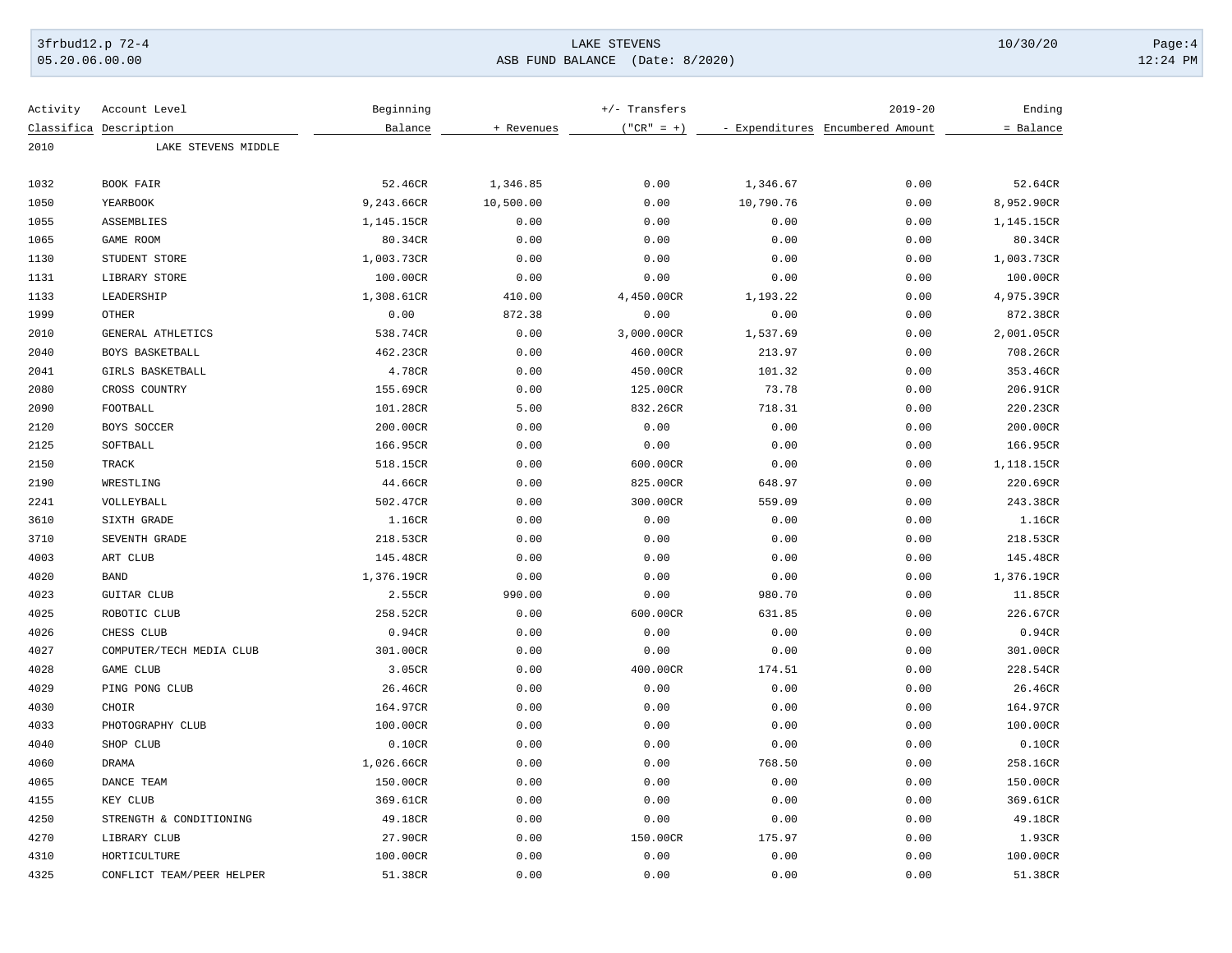### 3frbud12.p 72-4 LAKE STEVENS 10/30/20 Page:5 05.20.06.00.00 ASB FUND BALANCE (Date: 8/2020) 12:24 PM

Activity Account Level **Beginning** Beginning  $+/-$  Transfers  $+/-$  2019-20  $+$ 

|       | Classifica Description         | Balance     | + Revenues | $("CR" = +)$ |            | - Expenditures Encumbered Amount | = Balance   |
|-------|--------------------------------|-------------|------------|--------------|------------|----------------------------------|-------------|
| 2010  | LAKE STEVENS MIDDLE            |             |            |              |            |                                  |             |
|       |                                |             |            |              |            |                                  |             |
| 4340  | MATH CLUB                      | 209.76CR    | 0.00       | 0.00         | 0.00       | 0.00                             | 209.76CR    |
| 4345  | <b>SCIENCE CLUB</b>            | 212.75CR    | 0.00       | 0.00         | 0.00       | 0.00                             | 212.75CR    |
| 6010  | CHARITABLE - ASB PRIVATE MONEY | 0.00        | 800.00     | 0.00         | 800.00     | 0.00                             | 0.00        |
| $---$ |                                | 62,078.97CR | 51, 133.53 | 117.74       | 43, 476.12 | 0.00                             | 69,618.64CR |
| 2070  | NORTHLAKE MIDDLE SCHOOL        |             |            |              |            |                                  |             |
| 1010  | NLMS GENERAL ASB               | 1,375.14CR  | 8,727.00   | 2,621.54CR   | 2,642.07   | 0.00                             | 10,081.61CR |
| 1013  | <b>FUNDRAISERS</b>             | 1,962.84CR  | 111.75     | 1,962.84     | 0.00       | 0.00                             | 111.75CR    |
| 1014  | FIELD TRIPS                    | 1,908.69CR  | 1,054.00   | 0.00         | 885.00     | 0.00                             | 2,077.69CR  |
| 1015  | SOFT DRINKS                    | 1,254.12CR  | 544.85     | 1,649.46     | 0.00       | 0.00                             | 149.51CR    |
| 1016  | VENDING/MILK PRODUCTS          | 2,582.87CR  | 1,261.47   | 3,422.85     | 0.00       | 0.00                             | 421.49CR    |
| 1017  | <b>DONATIONS</b>               | 3,576.98CR  | 4,889.48   | 3,576.98     | 0.00       | 0.00                             | 4,889.48CR  |
| 1020  | STUDENT RECOGINITION           | 109.83CR    | 0.00       | 2,660.96CR   | 1,185.90   | 0.00                             | 1,584.89CR  |
| 1032  | BOOK FAIR                      | 0.01CR      | 3, 112. 22 | 4.82CR       | 3,117.04   | 0.00                             | 0.01CR      |
| 1035  | SAFETY PATROL                  | 0.30CR      | 0.00       | 200.00CR     | 91.50      | 0.00                             | 108.80CR    |
| 1045  | TALENT SHOW                    | 125.29CR    | 0.00       | 0.00         | 0.00       | 0.00                             | 125.29CR    |
| 1050  | YEARBOOK                       | 8,711.54CR  | 15,802.00  | 10,000.00    | 5,079.00   | 0.00                             | 9,434.54CR  |
| 1055  | ASSEMBLIES                     | 164.02CR    | 0.00       | 0.00         | 0.00       | 0.00                             | 164.02CR    |
| 1133  | LEADERSHIP                     | 564.49CR    | 236.30     | 0.00         | 105.05     | 0.00                             | 695.74CR    |
| 1134  | DANCE                          | 7,703.82CR  | 2,246.26   | 7,000.00     | 837.28     | 0.00                             | 2,112.80CR  |
| 1999  | <b>OTHER</b>                   | 0.00        | 628.16     | 0.00         | 0.00       | 0.00                             | 628.16CR    |
| 2010  | GENERAL ATHLETICS              | 206.20CR    | 0.00       | 9,785.45CR   | 8,454.46   | 0.00                             | 1,537.19CR  |
| 2040  | BOYS BASKETBALL                | 44.42CR     | 0.00       | 455.58CR     | 500.00     | 0.00                             | 0.00        |
| 2041  | GIRLS BASKETBALL               | 129.06CR    | 0.00       | 370.94CR     | 46.65      | 0.00                             | 453.35CR    |
| 2080  | CROSS COUNTRY                  | 16.00CR     | 262.00     | 484.00CR     | 402.43     | 0.00                             | 359.57CR    |
| 2090  | FOOTBALL                       | 320.58CR    | 0.00       | 1,111.68CR   | 838.16     | 0.00                             | 594.10CR    |
| 2150  | TRACK                          | 50.00CR     | 25.00CR    | 4,300.00CR   | 3,780.22   | 0.00                             | 544.78CR    |
| 2190  | WRESTLING                      | 0.00        | 0.00       | 1,829.80CR   | 1,329.80   | 0.00                             | 500.00CR    |
| 2241  | VOLLEYBALL                     | 0.00        | 85.85      | 274.26CR     | 360.11     | 0.00                             | 0.00        |
| 4003  | ART CLUB                       | 200.00CR    | 0.00       | 0.00         | 0.00       | 0.00                             | 200.00CR    |
| 4020  | <b>BAND</b>                    | 305.07CR    | 0.00       | 194.93CR     | 0.00       | 0.00                             | 500.00CR    |
| 4021  | MUSICAL INSTRUMENT             | 60.30CR     | 0.00       | 439.70CR     | 0.00       | 0.00                             | 500.00CR    |
| 4025  | ROBOTICS CLUB                  | 1,266.76CR  | 0.00       | 15.00        | 39.00      | 0.00                             | 1,212.76CR  |
| 4027  | COMPUTER/TECH MEDIA            | 121.74CR    | 0.00       | 378.26CR     | 0.00       | 0.00                             | 500.00CR    |
| 4028  | GAME CLUB                      | 0.00        | 0.00       | 500.00CR     | 32.37      | 0.00                             | 467.63CR    |
| 4061  | IMPROV CLUB                    | 0.00        | 0.00       | 500.00CR     | 0.00       | 0.00                             | 500.00CR    |
| 4155  | KEY CLUB                       | 368.12CR    | 0.00       | 25.54CR      | 182.37     | 0.00                             | 211.29CR    |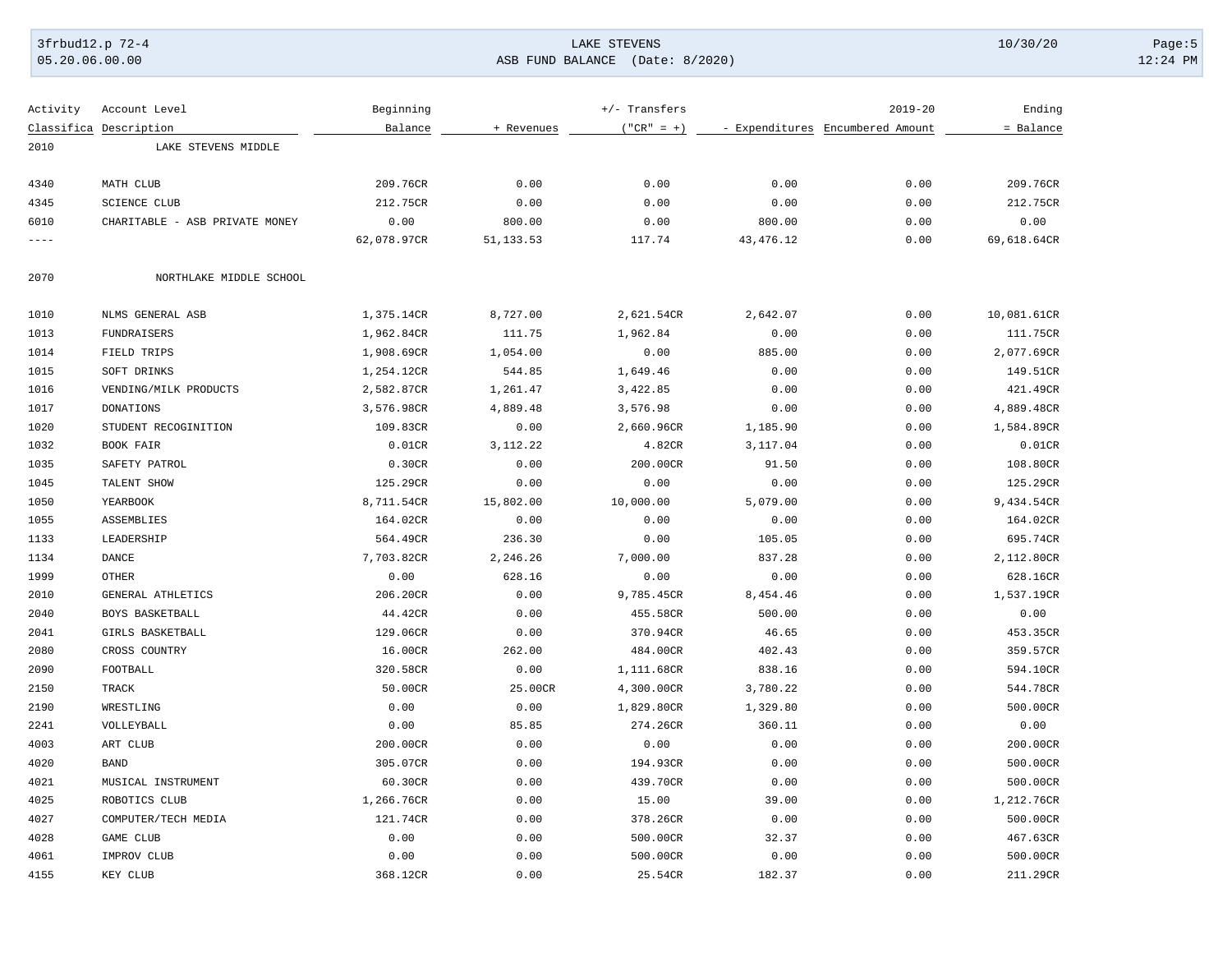05.20.06.00.00 ASB FUND BALANCE (Date: 8/2020) 12:24 PM

| Activity | Account Level            | Beginning   |            | +/- Transfers |           | $2019 - 20$                      | Ending      |
|----------|--------------------------|-------------|------------|---------------|-----------|----------------------------------|-------------|
|          | Classifica Description   | Balance     | + Revenues | $("CR" = +)$  |           | - Expenditures Encumbered Amount | = Balance   |
| 2070     | NORTHLAKE MIDDLE SCHOOL  |             |            |               |           |                                  |             |
|          |                          |             |            |               |           |                                  |             |
| 4156     | AMBASSADORS CLUB         | 486.72CR    | 0.00       | 0.00          | 0.00      | 0.00                             | 486.72CR    |
| 4244     | DIVERSITY CLUB           | 130.86CR    | 0.00       | 319.51CR      | 0.00      | 0.00                             | 450.37CR    |
| 4290     | SEWING CLUB              | 674.58CR    | 160.45     | 0.00          | 368.51    | 0.00                             | 466.52CR    |
| 4291     | FCCLA/CULINARY           | 32.49CR     | 0.00       | 765.71CR      | 779.32    | 0.00                             | 18.88CR     |
| 4340     | MATH CLUB                | 42.81       | 0.00       | 457.19CR      | 0.00      | 0.00                             | 414.38CR    |
| 4342     | RUNNING CLUB             | 783.90CR    | 0.00       | 0.00          | 0.00      | 0.00                             | 783.90CR    |
| 4345     | <b>SCIENCE CLUB</b>      | 500.00CR    | 0.00       | 0.00          | 0.00      | 0.00                             | 500.00CR    |
| $---$    |                          | 35,693.93CR | 39,096.79  | 52.74CR       | 31,056.24 | 0.00                             | 43,787.22CR |
| 2090     | CAVELERO MID HIGH SCHOOL |             |            |               |           |                                  |             |
| 1010     | CMHS GENERAL ASB         | 41,099.08CR | 30,990.00  | 8,900.78      | 4,344.23  | 0.00                             | 58,844.07CR |
| 1014     | FIELD TRIPS              | 1,825.40CR  | 253.00     | 0.00          | 215.00    | 0.00                             | 1,863.40CR  |
| 1016     | VENDING/MILK PRODUCTS    | 1,288.34CR  | 2,590.19   | 0.00          | 0.00      | 0.00                             | 3,878.53CR  |
| 1017     | <b>DONATIONS</b>         | 500.00CR    | 2,700.00   | 2,500.00      | 0.00      | 0.00                             | 700.00CR    |
| 1020     | STUDENT RECOGINITION     | 1,688.38CR  | 0.00       | 0.00          | 610.90    | 0.00                             | 1,077.48CR  |
| 1050     | YEARBOOK                 | 16,947.90CR | 25,080.00  | 15,000.00     | 14,800.00 | 0.00                             | 12,227.90CR |
| 1055     | ASSEMBLIES               | 965.37CR    | 0.00       | 2,550.00CR    | 2,000.00  | 0.00                             | 1,515.37CR  |
| 1130     | STUDENT STORE            | 4,724.28CR  | 4,869.40   | 0.00          | 4,065.55  | 0.00                             | 5,528.13CR  |
| 1133     | LEADERSHIP               | 6,836.12CR  | 2,408.80   | 0.00          | 6,263.52  | 0.00                             | 2,981.40CR  |
| 1999     | <b>OTHER</b>             | 0.00        | 1,983.87   | 0.00          | 0.00      | 0.00                             | 1,983.87CR  |
| 2010     | GENERAL ATHLETICS        | 16,593.61CR | 140.00     | 6,000.00CR    | 4,034.82  | 0.00                             | 18,698.79CR |
| 2020     | <b>BASEBALL</b>          | 1,041.60CR  | 40.00      | 2,000.00CR    | 2,038.85  | 0.00                             | 1,042.75CR  |
| 2040     | BOYS BASKETBALL          | 2,613.03CR  | 0.00       | 935.00CR      | 787.01    | 0.00                             | 2,761.02CR  |
| 2041     | GIRLS BASKETBALL         | 289.63CR    | 0.00       | 610.00CR      | 579.10    | 0.00                             | 320.53CR    |
| 2080     | CROSS COUNTRY            | 233.81CR    | 0.00       | 375.00CR      | 326.15    | 0.00                             | 282.66CR    |
| 2090     | FOOTBALL                 | 6,981.15CR  | 0.00       | 5,000.00CR    | 287.76    | 0.00                             | 11,693.39CR |
| 2120     | BOYS SOCCER              | 854.22CR    | 0.00       | 845.78CR      | 195.04    | 0.00                             | 1,504.96CR  |
| 2121     | GIRLS SOCCER             | 275.72CR    | 0.00       | 0.00          | 147.14    | 0.00                             | 128.58CR    |
| 2125     | SOFTBALL                 | 649.49CR    | 2,230.00   | 0.00          | 2,234.70  | 0.00                             | 644.79CR    |
| 2130     | BOYS TENNIS              | 2.85CR      | 0.00       | 300.00CR      | 0.00      | 0.00                             | 302.85CR    |
| 2131     | GIRLS TENNIS             | 67.35CR     | 0.00       | 200.00CR      | 259.41    | 0.00                             | 7.94CR      |
| 2150     | TRACK                    | 869.31CR    | 60.00CR    | 4,250.00CR    | 4,091.57  | 0.00                             | 967.74CR    |
| 2190     | WRESTLING                | 46.10CR     | 0.00       | 300.00CR      | 0.00      | 0.00                             | 346.10CR    |
| 2241     | VOLLEYBALL               | 301.22CR    | 235.40     | 250.00CR      | 48.91     | 0.00                             | 737.71CR    |
| 3022     | CLASS OF 2022            | 1,040.19CR  | 95.00      | 1,040.19      | 0.00      | 0.00                             | 95.00CR     |
| 3023     | CLASS OF 2023            | 406.32CR    | 338.13     | 0.00          | 103.66    | 0.00                             | 640.79CR    |
| 3024     | CLASS OF 2024            | 0.00        | 398.37     | 150.00CR      | 0.00      | 0.00                             | 548.37CR    |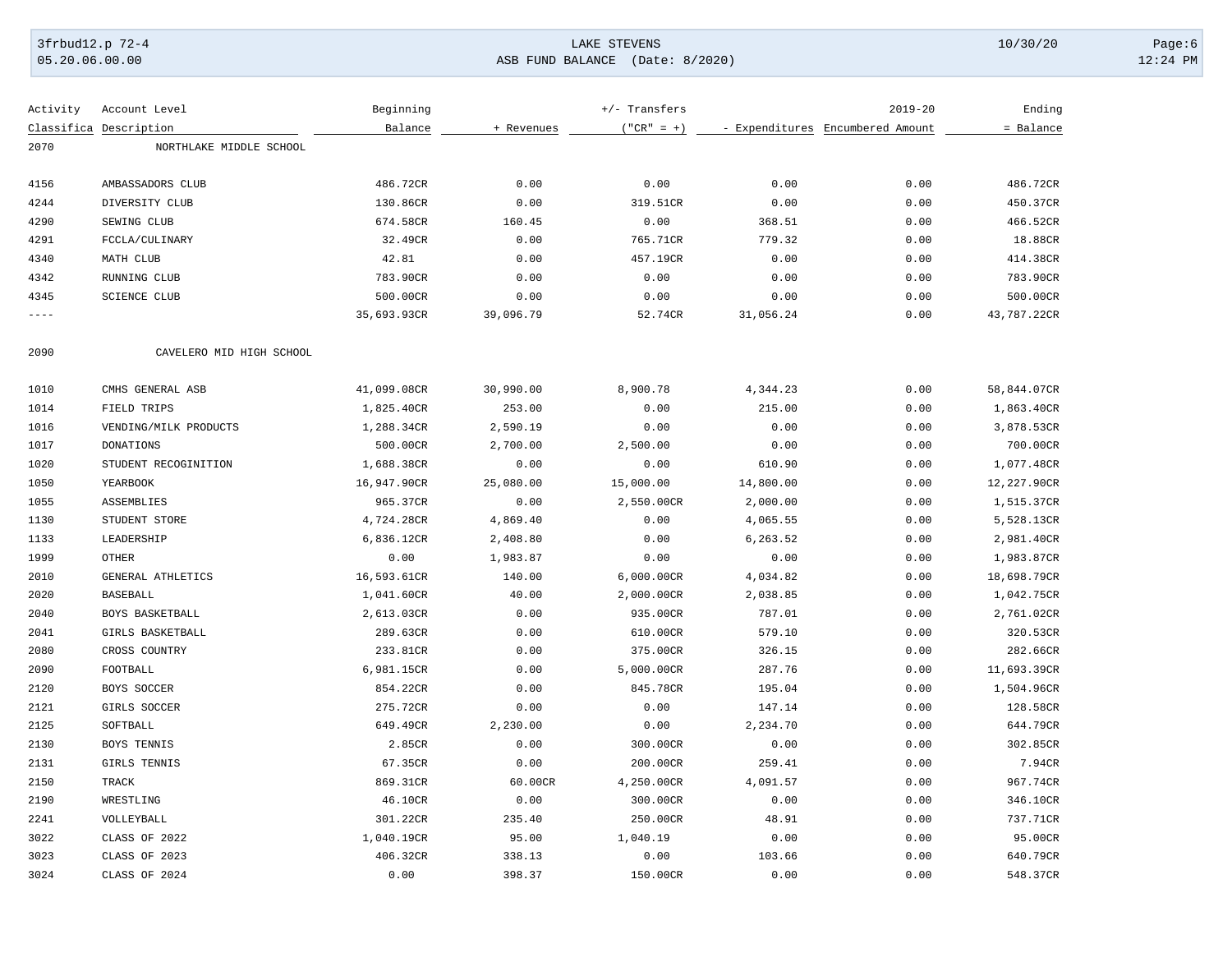### 3frbud12.p 72-4 LAKE STEVENS 10/30/20 Page:7 05.20.06.00.00 ASB FUND BALANCE (Date: 8/2020) 12:24 PM

| Activity   | Account Level                  | Beginning    |             | +/- Transfers |             | $2019 - 20$                      | Ending       |
|------------|--------------------------------|--------------|-------------|---------------|-------------|----------------------------------|--------------|
| Classifica | Description                    | Balance      | + Revenues  | $("CR" = +)$  |             | - Expenditures Encumbered Amount | = Balance    |
| 2090       | CAVELERO MID HIGH SCHOOL       |              |             |               |             |                                  |              |
| 4003       | ART CLUB                       | 143.01CR     | 0.00        | 0.00          | 0.00        | 0.00                             | 143.01CR     |
| 4004       | ANIME CLUB                     | 7.49CR       | 0.00        | 200.00CR      | 17.43       | 0.00                             | 190.06CR     |
| 4020       | <b>BAND</b>                    | 8.19CR       | 1,559.00    | 1,000.00CR    | 2,164.26    | 0.00                             | 402.93CR     |
| 4025       | ROBOTIC CLUB                   | 13,959.28CR  | 13,635.00   | 635.00CR      | 8,936.08    | 0.00                             | 19,293.20CR  |
| 4027       | COMPUTER/TECH MEDIA            | 358.58CR     | 0.00        | 0.00          | 0.00        | 0.00                             | 358.58CR     |
| 4028       | <b>GAME CLUB</b>               | 135.84CR     | 0.00        | 0.00          | 115.82      | 0.00                             | 20.02CR      |
| 4034       | TECHNOMEDIA CLUB               | 9.75CR       | 0.00        | 0.00          | 0.00        | 0.00                             | 9.75CR       |
| 4060       | DRAMA CLUB                     | 6,016.01CR   | 0.00        | 0.00          | 6,004.73    | 0.00                             | 11.28CR      |
| 4073       | JEDI ACADEMY                   | 161.54CR     | 0.00        | 0.00          | 0.00        | 0.00                             | 161.54CR     |
| 4121       | RANDOM ACTS OF KINDNESS        | 0.00         | 0.00        | 100.00CR      | 0.00        | 0.00                             | 100.00CR     |
| 4124       | K-POP HALLYU                   | 50.00CR      | 0.00        | 0.00          | 0.00        | 0.00                             | 50.00CR      |
| 4127       | ONE VOICE CLUB                 | 30.35CR      | 0.00        | 250.00CR      | 0.00        | 0.00                             | 280.35CR     |
| 4135       | NATURAL HIGHS NETWORK          | 284.31CR     | 0.00        | 0.00          | 98.00       | 0.00                             | 186.31CR     |
| 4155       | KEY CLUB                       | 212.71CR     | 30.00       | 300.00CR      | 0.00        | 0.00                             | 542.71CR     |
| 4260       | GSA                            | 125.00CR     | 0.00        | 0.00          | 0.00        | 0.00                             | 125.00CR     |
| 4290       | <b>FCCLA</b>                   | 0.00         | 0.00        | 60.00CR       | 0.00        | 0.00                             | 60.00CR      |
| 4342       | RUNNING CLUB                   | 137.46CR     | 0.00        | 0.00          | 0.00        | 0.00                             | 137.46CR     |
| 4348       | ULTIMATE DISC CLUB             | 50.00CR      | 0.00        | 0.00          | 0.00        | 0.00                             | 50.00CR      |
| 4360       | HONOR SOCIETY                  | 121.79CR     | 0.00        | 225.00CR      | 74.12       | 0.00                             | 272.67CR     |
| 6010       | CHARITABLE - ASB PRIVATE MONEY | 0.00         | 3,084.33    | 0.00          | 3,084.33    | 0.00                             | 0.00         |
| $- - - -$  |                                | 129,951.78CR | 92,600.49   | 905.19        | 67,928.09   | 0.00                             | 153,718.99CR |
| 4020       | LAKE STEVENS HIGH SCHOOL       |              |             |               |             |                                  |              |
| 1010       | LSHS GENERAL ASB               | 88,230.53CR  | 51,960.00   | 51,249.34     | 13,497.34   | 0.00                             | 75,443.85CR  |
| 1011       | ASB REPLACEMENT CARD           | 0.00         | 110.00      | 110.00        | 0.00        | 0.00                             | 0.00         |
| 1015       | SOFT DRINKS                    | 0.00         | 6,949.70    | 6,949.70      | 0.00        | 0.00                             | 0.00         |
| 1017       | <b>DONATIONS</b>               | 0.00         | 11,076.54   | 11,049.77     | 0.00        | 0.00                             | 26.77CR      |
| 1018       | ROOTER BUS                     | 502.31CR     | 0.00        | 0.00          | 0.00        | 0.00                             | 502.31CR     |
| 1019       | GATE/ADMISSIONS                | 0.00         | 83,006.00   | 83,006.00     | 0.00        | 0.00                             | 0.00         |
| 1022       | SOPHOMORE ORIENTATION          | 458.42CR     | 0.00        | 3,170.12CR    | 3,628.54    | 0.00                             | 0.00         |
| 1030       | LIFE SKILLS                    | 683.01CR     | 0.00        | 1,650.00CR    | 0.00        | 0.00                             | 2,333.01CR   |
| 1050       | YEARBOOK                       | 88,097.31CR  | 66,685.00   | 0.00          | 56,249.04   | 0.00                             | 98,533.27CR  |
| 1052       | YEARBOOK ADS                   | 5,227.50CR   | 0.00        | 0.00          | 0.00        | 0.00                             | 5,227.50CR   |
| 1120       | <b>JOURNALISM</b>              | 15,282.85CR  | 3,312.00    | 5,000.00      | 2,052.81    | 0.00                             | 11,542.04CR  |
| 1130       | STUDENT STORE                  | 53,437.20CR  | 41, 164. 34 | 1,046.20      | 38, 334. 16 | 0.00                             | 55,221.18CR  |
| 1133       | LEADERSHIP                     | 6,697.70CR   | 0.00        | 5,000.00CR    | 3,561.37    | 0.00                             | 8,136.33CR   |
| 1135       | HI-Q/DESTINATION IMAGINE       | 435.76CR     | 0.00        | 625.92CR      | 962.90      | 0.00                             | 98.78CR      |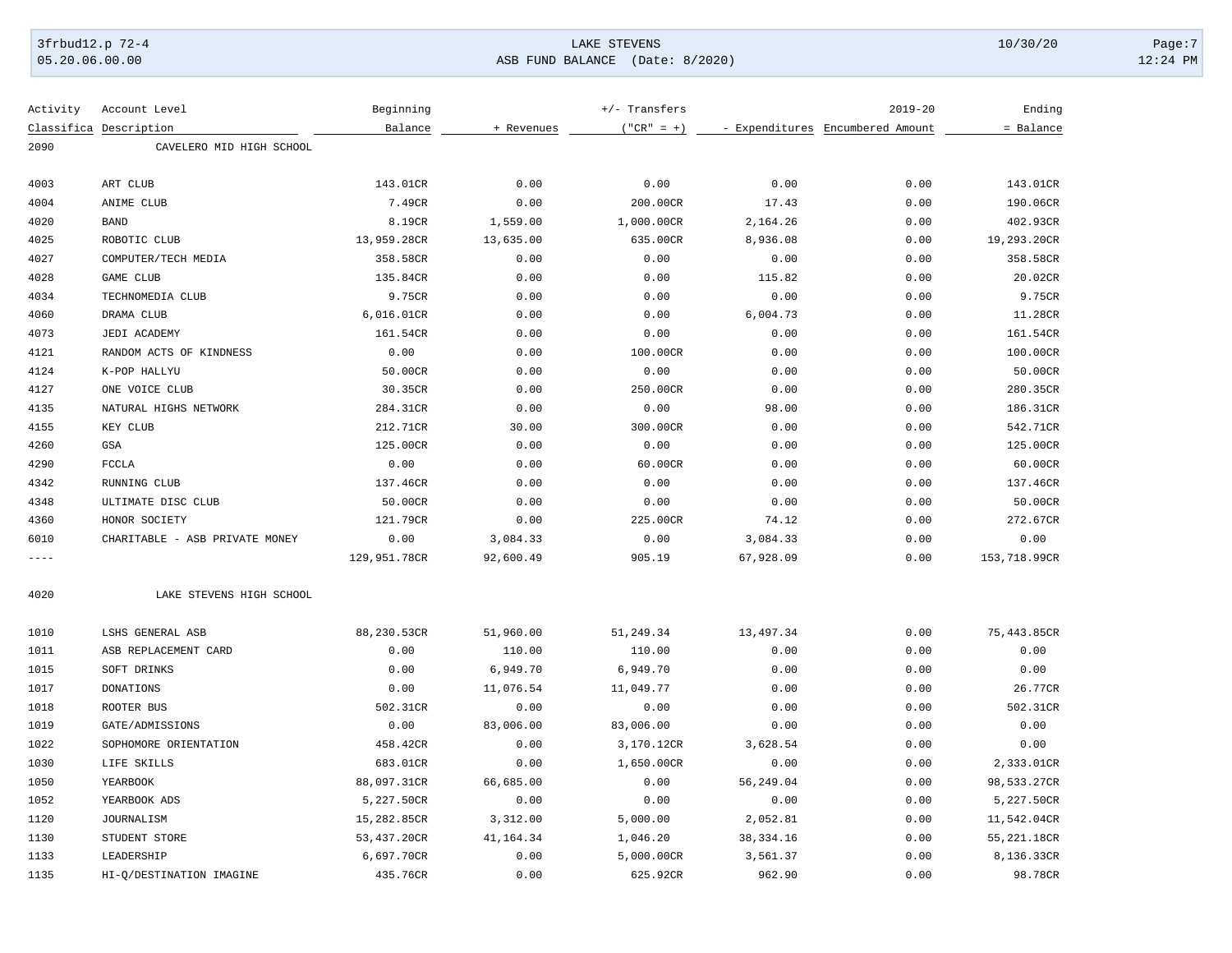### 3frbud12.p 72-4 LAKE STEVENS 10/30/20 Page:8 05.20.06.00.00 ASB FUND BALANCE (Date: 8/2020) 12:24 PM

| Activity | Account Level            | Beginning  |            | $+/-$ Transfers |           | $2019 - 20$                      | Ending      |
|----------|--------------------------|------------|------------|-----------------|-----------|----------------------------------|-------------|
|          | Classifica Description   | Balance    | + Revenues | $("CR" = +)$    |           | - Expenditures Encumbered Amount | = Balance   |
| 4020     | LAKE STEVENS HIGH SCHOOL |            |            |                 |           |                                  |             |
|          |                          |            |            |                 |           |                                  |             |
| 1999     | <b>OTHER</b>             | 0.00       | 5,351.14   | 4,613.72        | 0.00      | 0.00                             | 737.42CR    |
| 2010     | GENERAL ATHLETICS        | 907.39CR   | 5,236.43   | 15,000.00CR     | 18,535.16 | 0.00                             | 2,608.66CR  |
| 2011     | MAJOR ATHLETIC EQUIPMENT | 42.51CR    | 0.00       | 17,500.00CR     | 16,970.25 | 0.00                             | 572.26CR    |
| 2012     | SPORTS MEDICINE          | 17.33CR    | 0.00       | 4,000.00CR      | 2,615.48  | 0.00                             | 1,401.85CR  |
| 2013     | PLAYOFFS/TOURNAMENTS     | 452.52CR   | 0.00       | 20,000.00CR     | 11,314.34 | 0.00                             | 9,138.18CR  |
| 2014     | ATHLETIC TRAVEL          | 1,013.86CR | 0.00       | 14,000.00CR     | 8,481.46  | 0.00                             | 6,532.40CR  |
| 2015     | <b>CHEER</b>             | 71.55CR    | 0.00       | 1,000.00CR      | 0.00      | 0.00                             | 1,071.55CR  |
| 2020     | <b>BASEBALL</b>          | 450.52CR   | 0.00       | 3,200.00CR      | 3,025.42  | 0.00                             | 625.10CR    |
| 2040     | BOYS BASKETBALL          | 1,366.82CR | 0.00       | 3,050.00CR      | 4,372.63  | 0.00                             | 44.19CR     |
| 2041     | GIRLS BASKETBALL         | 183.01CR   | 0.00       | 5,239.73CR      | 4,969.85  | 0.00                             | 452.89CR    |
| 2070     | BOYS GOLF                | 98.27CR    | 0.00       | 2,000.00CR      | 1,091.85  | 0.00                             | 1,006.42CR  |
| 2071     | GIRLS GOLF               | 708.33CR   | 0.00       | 1,900.00CR      | 0.00      | 0.00                             | 2,608.33CR  |
| 2080     | CROSS COUNTRY            | 286.58CR   | 0.00       | 2,600.00CR      | 1,441.38  | 0.00                             | 1,445.20CR  |
| 2090     | FOOTBALL                 | 7,807.16CR | 0.00       | 14,600.00CR     | 22,370.40 | 0.00                             | 36.76CR     |
| 2120     | BOYS SOCCER              | 1,292.06CR | 0.00       | 2,864.00CR      | 773.33    | 0.00                             | 3,382.73CR  |
| 2121     | GIRLS SOCCER             | 2,647.64CR | 0.00       | 864.00          | 1,758.34  | 0.00                             | 25.30CR     |
| 2125     | SOFTBALL                 | 1,495.96CR | 0.00       | 2,200.00CR      | 1,387.12  | 0.00                             | 2,308.84CR  |
| 2130     | BOYS TENNIS              | 1,246.15CR | 0.00       | 900.00CR        | 1,936.98  | 0.00                             | 209.17CR    |
| 2131     | GIRLS TENNIS             | 335.54CR   | 0.00       | 900.00CR        | 891.90    | 0.00                             | 343.64CR    |
| 2140     | BOYS SWIMMING            | 961.73CR   | 0.00       | 1,000.00CR      | 1,643.02  | 0.00                             | 318.71CR    |
| 2141     | GIRLS SWIMMING           | 1,592.24CR | 0.00       | 1,000.00CR      | 250.00    | 0.00                             | 2,342.24CR  |
| 2150     | <b>TRACK</b>             | 824.83CR   | 40.00CR    | 24,000.00CR     | 24,624.09 | 0.00                             | 160.74CR    |
| 2190     | WRESTLING                | 22.21CR    | 137.50     | 7,700.00CR      | 7,707.12  | 0.00                             | 152.59CR    |
| 2241     | VOLLEYBALL               | 356.33CR   | 0.00       | 2,400.00CR      | 1,807.66  | 0.00                             | 948.67CR    |
| 3019     | CLASS OF 2019            | 3,722.00CR | 0.00       | 3,722.00        | 0.00      | 0.00                             | 0.00        |
| 3020     | CLASS OF 2020            | 6,484.59CR | 20,390.00  | 0.00            | 15,289.87 | 0.00                             | 11,584.72CR |
| 3021     | CLASS OF 2021            | 1,475.15CR | 0.00       | 4,540.00CR      | 2,540.00  | 0.00                             | 3,475.15CR  |
| 3022     | CLASS OF 2022            | 1,000.00CR | 965.00     | 499.81          | 1,166.82  | 0.00                             | 298.37CR    |
| 4003     | ART CLUB                 | 250.00CR   | 0.00       | 250.00          | 0.00      | 0.00                             | 0.00        |
| 4004     | ANIME CLUB               | 618.63CR   | 266.65     | 100.00CR        | 0.00      | 0.00                             | 985.28CR    |
| 4010     | DUNGEONS AND DRAGONS     | 35.73CR    | 0.00       | 0.00            | 0.00      | 0.00                             | 35.73CR     |
| 4012     | SPORTS MEDICINE CLUB     | 750.00CR   | 0.00       | 200.00CR        | 0.00      | 0.00                             | 950.00CR    |
| 4020     | <b>BAND</b>              | 532.36CR   | 0.00       | 6,000.00CR      | 4,811.96  | 0.00                             | 1,720.40CR  |
| 4024     | VIKING TV                | 1,003.38CR | 0.00       | 0.00            | 0.00      | 0.00                             | 1,003.38CR  |
| 4025     | ROBOTIC CLUB             | 450.00CR   | 0.00       | 100.00CR        | 0.00      | 0.00                             | 550.00CR    |
| 4027     | COMPUTER/TECH MEDIA/ TSA | 676.36CR   | 0.00       | 0.00            | 0.00      | 0.00                             | 676.36CR    |
| 4028     | GAME CLUB                | 600.00CR   | 0.00       | 0.00            | 0.00      | 0.00                             | 600.00CR    |
| 4029     | PING PONG CLUB           | 317.89CR   | 0.00       | 100.00CR        | 0.00      | 0.00                             | 417.89CR    |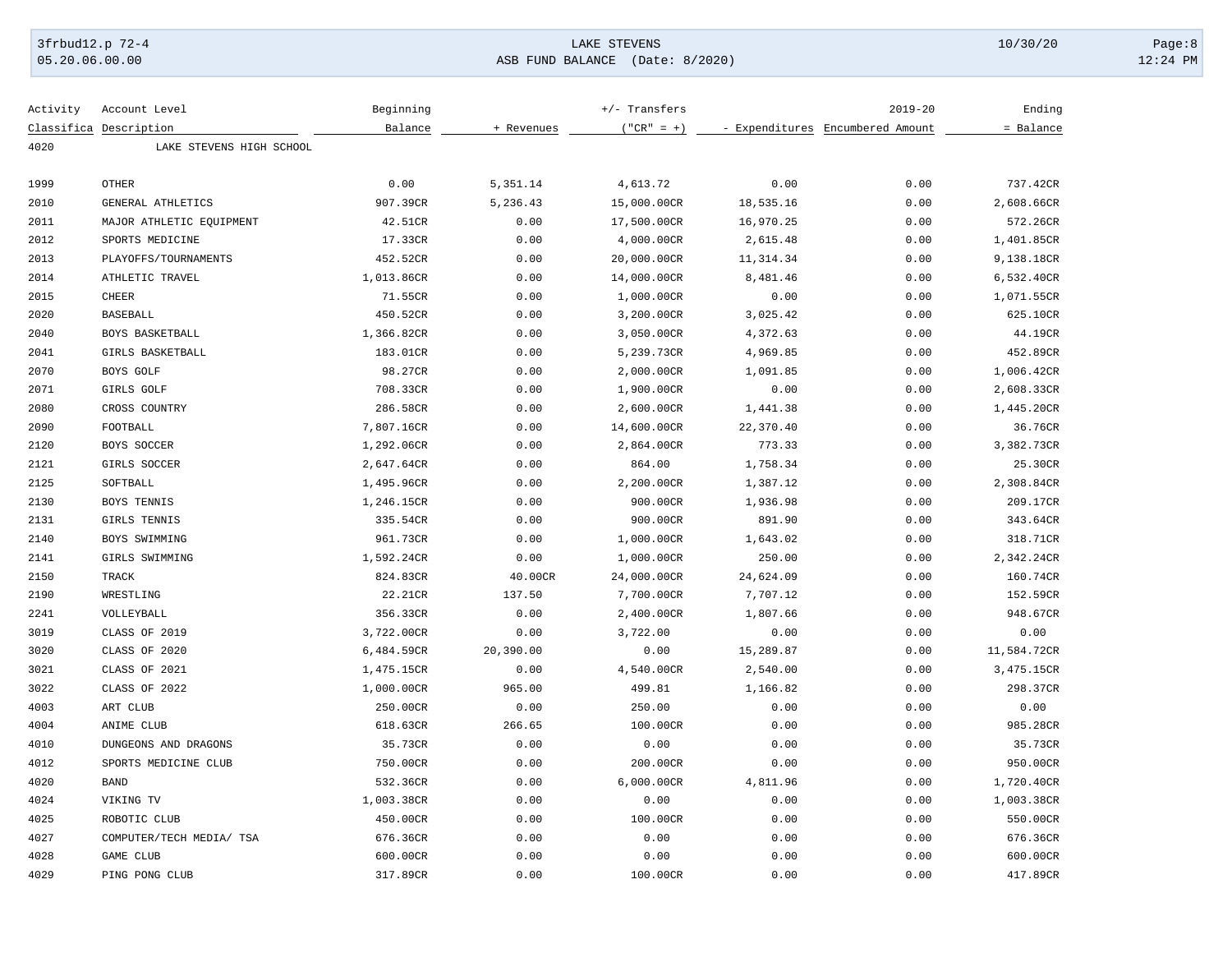05.20.06.00.00 ASB FUND BALANCE (Date: 8/2020) 12:24 PM

| Activity    | Account Level                 | Beginning    |            | +/- Transfers |            | $2019 - 20$                      | Ending       |
|-------------|-------------------------------|--------------|------------|---------------|------------|----------------------------------|--------------|
|             | Classifica Description        | Balance      | + Revenues | $("CR" = +)$  |            | - Expenditures Encumbered Amount | = Balance    |
| 4020        | LAKE STEVENS HIGH SCHOOL      |              |            |               |            |                                  |              |
| 4030        | CHOIR                         | 303.62CR     | 1,000.00   | 100.00CR      | 59.18      | 0.00                             | 1,344.44CR   |
| 4032        | VIDEO CLUB                    | 98.72CR      | 0.00       | 0.00          | 0.00       | 0.00                             | 98.72CR      |
| 4035        | THE MODEL UNITED NATIONS CLUB | 570.00CR     | 0.00       | 570.00        | 0.00       | 0.00                             | 0.00         |
| 4050        | DECA                          | 21,643.80CR  | 6,710.00   | 0.00          | 20,354.95  | 0.00                             | 7,998.85CR   |
| 4055        | MATH CONSTRUCTION             | 10,519.88CR  | 0.00       | 0.00          | 0.00       | 0.00                             | 10,519.88CR  |
| 4058        | <b>FASHION CLUB</b>           | 778.05CR     | 0.00       | 778.05        | 0.00       | 0.00                             | 0.00         |
| 4060        | DRAMA                         | 8,681.05CR   | 10,205.00  | 100.00CR      | 17,461.96  | 0.00                             | 1,524.09CR   |
| 4065        | DANCE CLUB                    | 350.00CR     | 0.00       | 0.00          | 0.00       | 0.00                             | 350.00CR     |
| 4070        | LIBRARY CLUB                  | 411.80CR     | 0.00       | 100.00CR      | 0.00       | 0.00                             | 511.80CR     |
| 4127        | ONE VOICE CLUB                | 433.74CR     | 0.00       | 100.00CR      | 0.00       | 0.00                             | 533.74CR     |
| 4128        | MINORITY AWARENESS MOVEMENT   | 669.15CR     | 0.00       | 100.00CR      | 127.87     | 0.00                             | 641.28CR     |
| 4129        | MAGIC CLUB                    | 0.21CR       | 0.00       | 0.00          | 0.00       | 0.00                             | 0.21CR       |
| 4130        | FELLOWSHIP-CHRISTIAN ATHLETES | 371.73CR     | 0.00       | 100.00CR      | 0.00       | 0.00                             | 471.73CR     |
| 4131        | <b>LANTERN GROUP</b>          | 185.16CR     | 0.00       | 0.00          | 0.00       | 0.00                             | 185.16CR     |
| 4132        | HARRY POTTER CLUB             | 266.38CR     | 0.00       | 0.00          | 0.00       | 0.00                             | 266.38CR     |
| 4135        | NATURAL HIGHS NETWORK         | 896.79CR     | 0.00       | 0.00          | 0.00       | 0.00                             | 896.79CR     |
| 4155        | KEY CLUB                      | 1,343.84CR   | 104.00     | 100.00CR      | 100.00     | 0.00                             | 1,447.84CR   |
| 4160        | INTERACT CLUB                 | 1,070.02CR   | 0.00       | 100.00CR      | 0.00       | 0.00                             | 1,170.02CR   |
| 4240        | GERMAN CLUB                   | 790.99CR     | 0.00       | 790.99        | 0.00       | 0.00                             | 0.00         |
| 4241        | FRENCH CLUB                   | 911.15CR     | 0.00       | 100.00CR      | 67.79      | 0.00                             | 943.36CR     |
| 4245        | M.E.Ch.A CLUB                 | 538.35CR     | 0.00       | 200.00CR      | 0.00       | 0.00                             | 738.35CR     |
| 4250        | STRENGTH & CONDITIONING       | 1,637.11CR   | 0.00       | 1,000.00CR    | 165.00     | 0.00                             | 2,472.11CR   |
| 4260        | <b>GSA</b>                    | 1,039.56CR   | 0.00       | 100.00CR      | 0.00       | 0.00                             | 1,139.56CR   |
| 4271        | ANIMATION CLUB                | 450.00CR     | 0.00       | 0.00          | 0.00       | 0.00                             | 450.00CR     |
| 4275        | DEAD POETS SOCIETY            | 756.70CR     | 0.00       | 100.00CR      | 21.84      | 0.00                             | 834.86CR     |
| 4290        | <b>FCCLA</b>                  | 5,023.73CR   | 1,136.06   | 600.00CR      | 0.00       | 0.00                             | 6,759.79CR   |
| 4291        | FCCLA CULINARY                | 0.00         | 2,645.37   | 0.00          | 147.50     | 0.00                             | 2,497.87CR   |
| 4346        | THIS DAY IN HISTORY CLUB      | 441.90CR     | 0.00       | 0.00          | 0.00       | 0.00                             | 441.90CR     |
| 4360        | HONOR SOCIETY                 | 2,425.39CR   | 950.00     | 100.00CR      | 385.00     | 0.00                             | 3,090.39CR   |
| 6010        | LSHS ASB CHARITABLE           | 0.00         | 1,931.50   | 0.00          | 1,931.50   | 0.00                             | 0.00         |
| 6050        | LSHS DECA CHARITABLE          | 1,197.22CR   | 186.00     | 0.00          | 1,142.52   | 0.00                             | 240.70CR     |
| 6133        | LSHS LEADERSHIP CHARITABL     | 0.00         | 149.35     | 0.00          | 149.35     | 0.00                             | 0.00         |
| 6360        | LSHS HONOR SOCIETY FUND       | 0.00         | 203.00     | 0.00          | 203.00     | 0.00                             | 0.00         |
| $- - - - -$ |                               | 364,955.26CR | 321,790.58 | 1,040.19CR    | 322,380.05 | 0.00                             | 365,405.98CR |